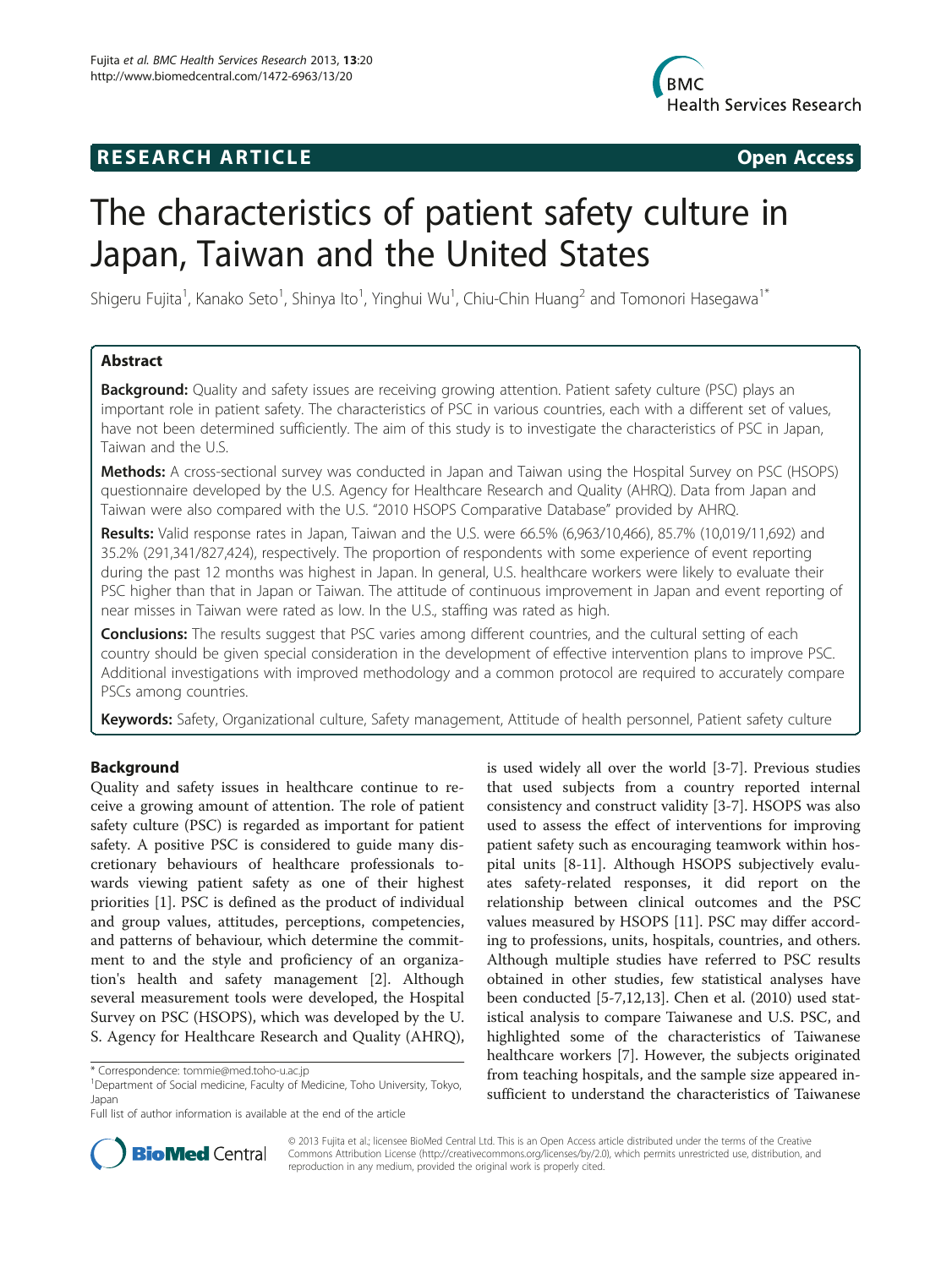<span id="page-1-0"></span>healthcare workers. For international comparisons of PSC, diverging values should be considered because PSC could be affected by race, religion, healthcare system, and other similar variables. The PSC characteristics from countries with different values have not been explored sufficiently. We hypothesized that PSC characteristics were similar among East Asian countries, whose cultures were closely related, and different from those of western countries, whose cultures include heterogeneous customs such as interpersonal relationships. The aim of this study is to investigate and compare the PSC characteristics of Japan, Taiwan, and the U.S.

### Methods

For comparing PSC, we conducted a questionnaire-based, anonymous, and self-administered cross-sectional survey to healthcare workers in Japan and Taiwan. The HSOPS questionnaire was used to measure PSC in each country. Japanese and Taiwanese data were also compared with the U.S. '2010 HSOPS Comparative Database', which was provided by AHRQ. The survey period and recruitment strategy of hospitals and respondents in each country differed from one another; details are listed in Table 1 [\[2,14,](#page-8-0)[15](#page-9-0)]. Only acute care hospitals participated in this study because the questionnaire was developed only for this type of hospital.

hospital settings, or event reporting. It included 42 items that measure 12 sub-dimensions of PSC, 2 items regarding PSC outcome measures, and 6 items regarding background information of the respondent. Each item used a Likert scale of 5-point response options of degree of agreement (1: strongly disagree to 5: strongly agree) or frequency (1: never to 5: always). The questions related to the PSC outcome measures included both a Patient Safety Grade that asked respondents to provide an overall grade on patient safety in their respective departments (1: failing to 5: excellent) and a Number of Events that asked respondents to provide the number of events they reported during the previous 12 months (1: no event to 5: 21 events or more). The requested background information included years in current profession, hours of work per week, and direct interaction with patients [\[2](#page-8-0)[,15\]](#page-9-0).

The sub-dimensions of PSC consisted of (1) Frequency of Events Reported, (2) Overall Perceptions of Safety, (3) Supervisor/Manager Expectations and Actions Promoting Safety, (4) Organizational Learning/Continuous Improvement, (5) Teamwork within Hospital Units, (6) Communication Openness, (7) Feedback and Communication about Error, (8) Non-punitive Response to Error, (9) Staffing, (10) Hospital Management Support for Patient Safety, (11) Teamwork Across Hospital Units, and (12) Hospital Handoffs and Transitions.

For each sub-dimension, the proportion of positive responses (percent positive score) was calculated for every respondent based on the AHRQ instructions, and it ranged from 0 to 1; higher scores indicated a more

### Measures

HSOPS had 51 questions and assessed healthcare worker opinions or attitudes about patient safety issues, errors in

### Table 1 Materials and response rates

Japan Taiwan U.S. Recruiting strategy Hospitals Voluntary participation§ Stratified sampling & Voluntary participation Voluntary participation§ Respondents in the hospital All healthcare workers A part of the healthcare workers<sup>†</sup> All healthcare workers or a part of the healthcare workers†† Period of survey Jan 2009–Jan 2010 Jul 2007–Aug 2008 Jan 2006–Jun 2009 Number of participated hospitals <300 beds 3 23 702 300–499 beds 7 13 117  $\ge$ 500 beds 65 Total 14 74 884 Number of the subjects Distribution 10,466 11,692 827,424 Recovery 8,192 (78.3%) 10,289 (88.0%) 337,862 (40.8%) Valid data‡ 6,963 (66.5%) 10,019 (85.7%) 291,341 (35.2%)

§ Hospitals were not selected randomly and participation was voluntary.

¶ Ten hospitals participated voluntarily and 64 were selected randomly.

<sup>†</sup>Depending on the number of beds in each hospital, 10–300 questionnaires were distributed.

 $^{+\dagger}$ The questionnaires were distributed to all staff at 637 hospitals and to some staff at 247 hospitals.

‡ Incomplete questionnaires were excluded from the analysis, and included surveys with less than an entire section completed, surveys with fewer than half of the total items completed, or surveys with identical responses to every item.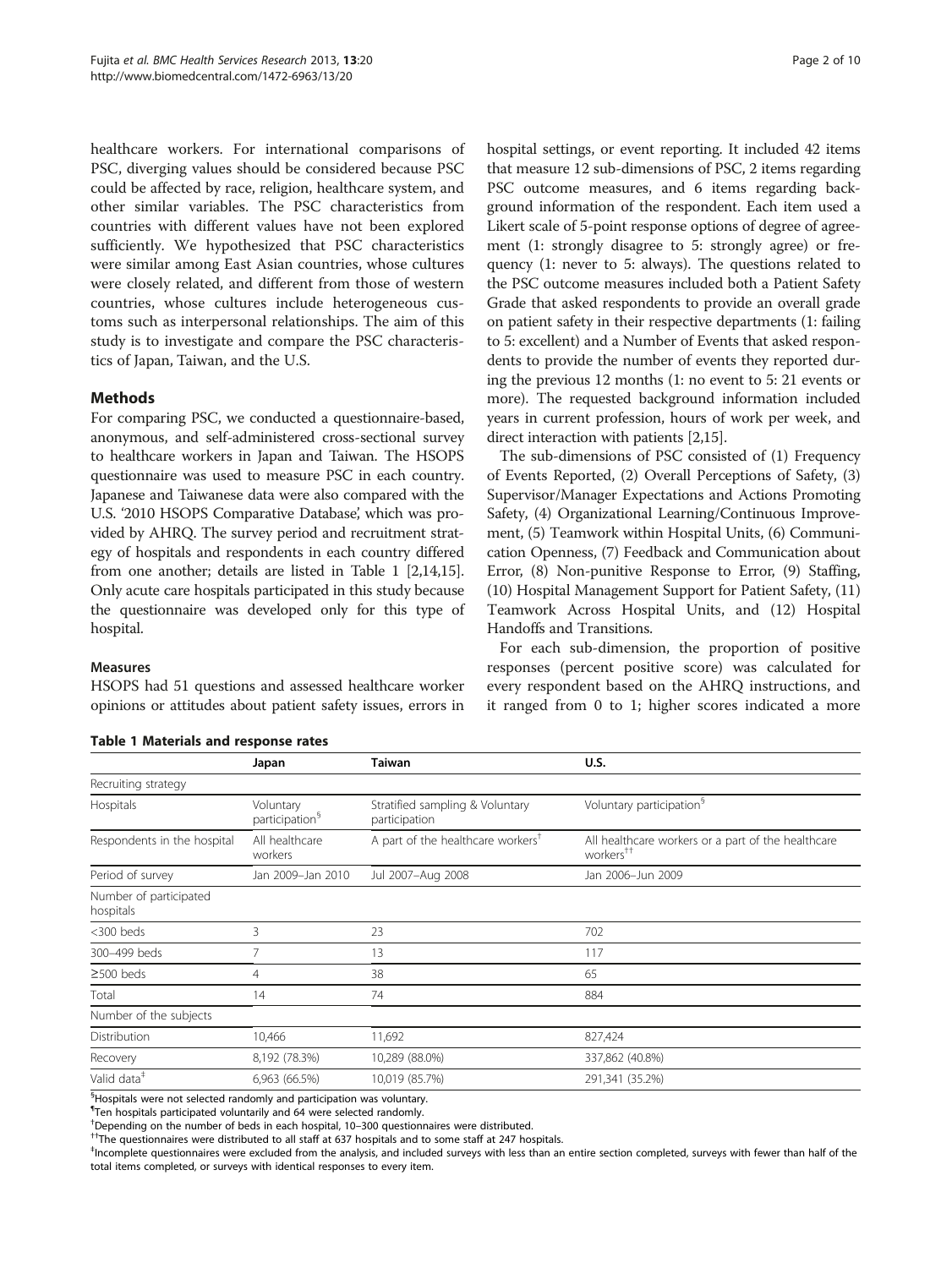positive PSC. The total score of each sub-dimension, which was the sum of the item scores within each subdimension, was also calculated and ranged from 3 to 20; higher scores indicated a positive PSC. Although the percent positive scores were recommended by AHRQ for use in analysis, the total scores may have contained more respondent information because total scores reflect the 5-point response to each item. Results with greater accuracy may have been achieved if the total scores were used for the comparisons [[2,](#page-8-0)[15\]](#page-9-0).

The HSOPS questionnaire was translated into Japanese and Mandarin. For the Mandarin version, backward translation was performed to confirm that the accuracy of the questionnaire was maintained. In contrast, the Japanese version was translated by a panel comprising a bilingual English–Japanese translators and specialists in patient safety, and backward translation was not used; other experts in safety culture verified the accuracy of the translation [[14](#page-8-0)].

### Data analysis

To estimate internal consistency, we used Cronbach's  $\alpha$  to calculate values with each sub-dimension of each country. The percent positive scores, total scores, and other items belonging to a particular sub-dimension were compared among Japan, Taiwan, and the U.S. using Tukey's honestly significantly different (HSD) test. In addition, the impact of each effect (Cohen's d) was calculated by dividing the difference in score means of 2 countries by the pooled standard deviation. In our study, an absolute value of Cohen's d of at least 0.5 indicated that the difference was significant. Chi-square tests were used to compare categorical variables. Statistical analyses were conducted using SPSS 19.0 (SPSS Inc.; Chicago, IL, USA).

### Ethical concerns

According to the Ethical Guidelines for Epidemiological Research, which was drawn up by the Japanese government, the approval of the ethics committee was not required because it was an anonymous and self-administered survey with no intervention or mental anguish [\[16](#page-9-0)]. In Taiwan, the survey was approved by Institutional Human subject Ethic Committee of National Chung Cheng University.

### Results

The response rates for each country are listed in Table [1](#page-1-0). Respondent characteristics are shown in Table [2.](#page-3-0) Among the respondents, a significantly lower proportion of nurses were included in the U.S. (36.6%) compared with Japan (58.1%, P < 0.01) and Taiwan (57.0%, P < 0.01). The proportion of U.S. respondents who worked fewer than 40 hours per week (40.4%) was significantly higher than that of either Japan (23.6%, P < 0.01) or Taiwan (14.1%, P < 0.01). The proportion in Japan who reported at least 1 adverse event or near-miss event during the previous 12 months (64.0%) was significantly higher than that in Taiwan (48.0%,  $P < 0.01$ ) and the U.S. (46.6%,  $P < 0.01$ ). With regard to Patient Safety Grade, the proportion of U.S. respondents who answered 'excellent' or 'very good' (70.8%) was significantly higher than that in Japan  $(44.6\%, P < 0.01)$  or Taiwan  $(37.7\%, P < 0.01)$ .

Cronbach's α for each sub-dimension in Japan, Taiwan, and the U.S. was 0.47–0.88, 0.26–0.83, and 0.61–0.87, respectively (Additional file [1\)](#page-8-0).

The mean total and percent positive scores based on sub-dimension are listed in Table [3](#page-4-0). The mean score differences among Japan, Taiwan, and the U.S. are shown in Table [4.](#page-5-0) Although most pairs exhibited significant differences, only some sub-dimensions had pairs with significant differences according to Cohen's d. In Japan,'Organizational Learning/Continuous Improvement' received the lowest rating among all 3 countries, and 'Hospital Management Support for Patient Safety' received a rating lower than that in the U.S. In Taiwan, 'Frequency of Events Reported' received the lowest rating among all 3 countries, and 'Communication Openness' received a lower rating than that in the U.S. In the U.S., 'Staffing' received the highest rating among all 3 countries.

The mean score for each item under each of the 5 sub-dimensions is shown in Figure [1,](#page-7-0) and the mean score differences among Japan, Taiwan, and the U.S. are shown in Additional file [2.](#page-8-0) In Taiwan, the scores for most items under sub-dimension 'Frequency of Events Reported' were significantly lower than the scores in other countries. In Japan, the mean score of A13, the item on evaluations of improvement effect, received the lowest rating among all 3 countries. In the U.S., the mean score of C2, the item regarding staff capacity to point out poor care of patients by other staff, received the highest rating among all 3 countries.

### **Discussion**

With regard to PSC outcome indicators, Japan had the highest proportion of respondents who had experienced event-reporting during the past 12 months, and the Patient Safety Grade was the highest in the U.S. Regarding PSC characteristics, an attitude of continuous improvement in Japan and the reporting of near-miss events in Taiwan were evaluated low among all 3 countries. In the U.S., staffing received a high rating.

### PSC characteristics in each country

For continuous improvement of safety and quality, organizations need to construct a Deming Cycle or analyse the course of adverse events to mitigate recurrence [\[17\]](#page-9-0). However, in Japan, the sub-dimension 'Organizational Learning/ Continuous Improvement' was rated low due to the lack of evaluation on the effectiveness of changes implemented to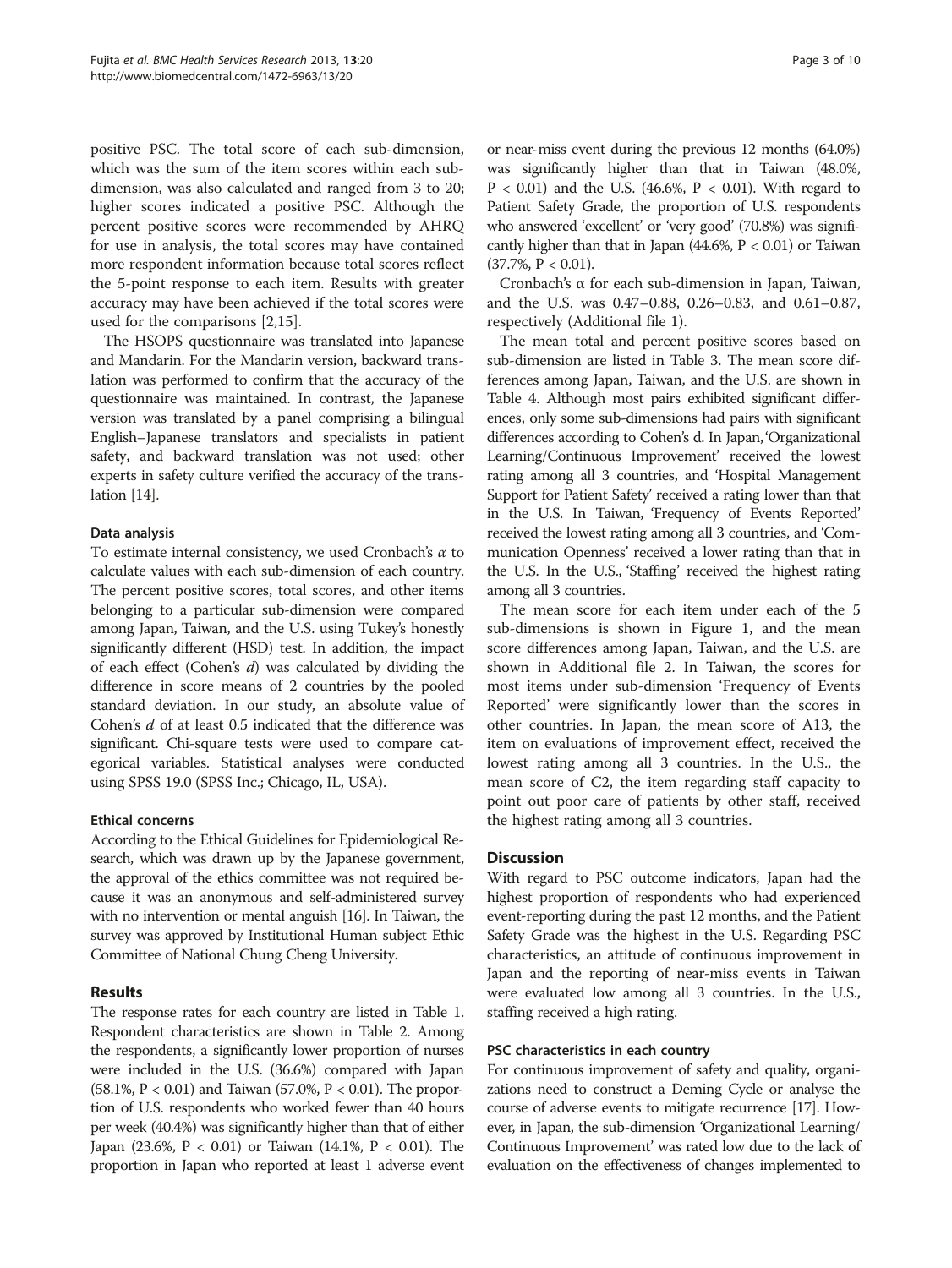### <span id="page-3-0"></span>Table 2 Respondent characteristics

|                                    |                                                   | Japan |        |        | <b>Taiwan</b> |         |        |
|------------------------------------|---------------------------------------------------|-------|--------|--------|---------------|---------|--------|
|                                    |                                                   | N     | (% )   | Ν      | (% )          | N       | (% )   |
| Occupation                         | Nurse <sup>#</sup>                                | 4,047 | (58.1) | 5,714  | (57.0)        | 106,710 | (36.6) |
|                                    | Patient Care Assistant/Hospital Aide/Care Partner | 228   | (3.3)  | 148    | (1.5)         | 16,529  | (5.7)  |
|                                    | Physician <sup>+</sup>                            | 597   | (8.5)  | 961    | (9.7)         | 11,881  | (4.1)  |
|                                    | Pharmacist                                        | 171   | (2.5)  | 448    | (4.5)         | 5,203   | (1.8)  |
|                                    | Dietician                                         | 221   | (3.2)  | 31     | (0.3)         | 1,739   | (0.6)  |
|                                    | Unit Assistant/Clerk/Secretary                    | 237   | (3.4)  | 166    | (1.7)         | 17,982  | (6.2)  |
|                                    | Respiratory Therapist                             | 0     | (0.0)  | 38     | (0.4)         | 6,710   | (2.3)  |
|                                    | Physical, Occupational, or Speech Therapist       | 133   | (1.9)  | 253    | (2.5)         | 8,109   | (2.8)  |
|                                    | Technician (e.g. EKG, Lab, Radiology)             | 543   | (7.8)  | 718    | (7.2)         | 32,097  | (11.0) |
|                                    | Administration/Management                         | 562   | (8.1)  | 1,029  | (10.3)        | 20,292  | (7.0)  |
|                                    | Others                                            | 187   | (2.7)  | 277    | (2.8)         | 54,028  | (18.5) |
|                                    | No answer                                         | 37    | (0.5)  | 236    | (2.4)         | 10,061  | (3.5)  |
| Years in current profession        | Less than 1 year                                  | 605   | (8.7)  | 896    | (8.9)         | 17,977  | (6.2)  |
|                                    | $1-5$ years                                       | 2,142 | (30.8) | 3,687  | (36.8)        | 72,504  | (24.9) |
|                                    | $6-10$ years                                      | 1,366 | (19.6) | 2,643  | (26.4)        | 49,500  | (17.0) |
|                                    | $11-15$ years                                     | 891   | (12.8) | 1,413  | (14.1)        | 36,127  | (12.4) |
|                                    | $16 - 20$ years                                   | 617   | (8.9)  | 695    | (6.9)         | 32,174  | (11.0) |
|                                    | 21 years or more                                  | 1,005 | (14.4) | 508    | (5.1)         | 68,607  | (23.5) |
|                                    | No answer                                         | 337   | (4.8)  | 177    | (1.8)         | 14,452  | (5.0)  |
| Working hours in hospital          | Less than 20 hours per week                       | 439   | (6.3)  | 113    | (1.1)         | 12,948  | (4.4)  |
|                                    | 20-39 hours per week                              | 1,206 | (17.3) | 1,303  | (13.0)        | 104,958 | (36.0) |
|                                    | 40-59 hours per week                              | 3,936 | (56.5) | 7,380  | (73.7)        | 141,250 | (48.5) |
|                                    | 60-79 hours per week                              | 513   | (7.4)  | 728    | (7.3)         | 12,136  | (4.2)  |
|                                    | 80-99 hours per week                              | 80    | (1.1)  | 190    | (1.9)         | 7,445   | (2.6)  |
|                                    | 100 hours per week or more                        | 13    | (0.2)  | 83     | (0.8)         | 343     | (0.1)  |
|                                    | No answer                                         | 776   | (11.1) | 222    | (2.2)         | 12,261  | (4.2)  |
| Number of events reported in       | No event reports                                  | 2,428 | (34.9) | 4,894  | (48.8)        | 147,892 | (50.8) |
| the past 12 months                 | 1-2 event reports                                 | 2,609 | (37.5) | 3,201  | (31.9)        | 80,018  | (27.5) |
|                                    | 3-5 event reports                                 | 1,362 | (19.6) | 1,091  | (10.9)        | 35,716  | (12.3) |
|                                    | 6-10 event reports                                | 377   | (5.4)  | 349    | (3.5)         | 12,552  | (4.3)  |
|                                    | 11-20 event reports                               | 73    | (1.0)  | 101    | (1.0)         | 4,587   | (1.6)  |
|                                    | 21 event reports or more                          | 35    | (0.5)  | 71     | (0.7)         | 3,021   | (1.0)  |
|                                    | No answer                                         | 79    | (1.1)  | 312    | (3.1)         | 7,555   | (2.6)  |
| Patient safety grade <sup>++</sup> | Failing                                           | 66    | (0.9)  | 37     | (0.4)         | 2,139   | (0.7)  |
|                                    | Poor                                              | 479   | (6.9)  | 442    | (4.4)         | 12,614  | (4.3)  |
|                                    | Acceptable                                        | 3,015 | (43.3) | 4,662  | (46.5)        | 62,801  | (21.6) |
|                                    | Very Good                                         | 2,803 | (40.3) | 3,345  | (33.4)        | 130,707 | (44.9) |
|                                    | Excellent                                         | 299   | (4.3)  | 432    | (4.3)         | 75,348  | (25.9) |
|                                    | No answer                                         | 301   | (4.3)  | 1,101  | (11.0)        | 7,732   | (2.7)  |
| Total                              |                                                   | 6,963 |        | 10,019 |               | 291,341 |        |

<sup>‡</sup>Registered Nurse, Licensed Vocational Nurse, or Licensed Practical Nurse.<br><sup>†</sup>Attending Physician, Staff Physician, Resident Physician, Physician in Training, Physician Assistant, or Nurse Practitioner.<br><sup>††</sup>Self-appraisa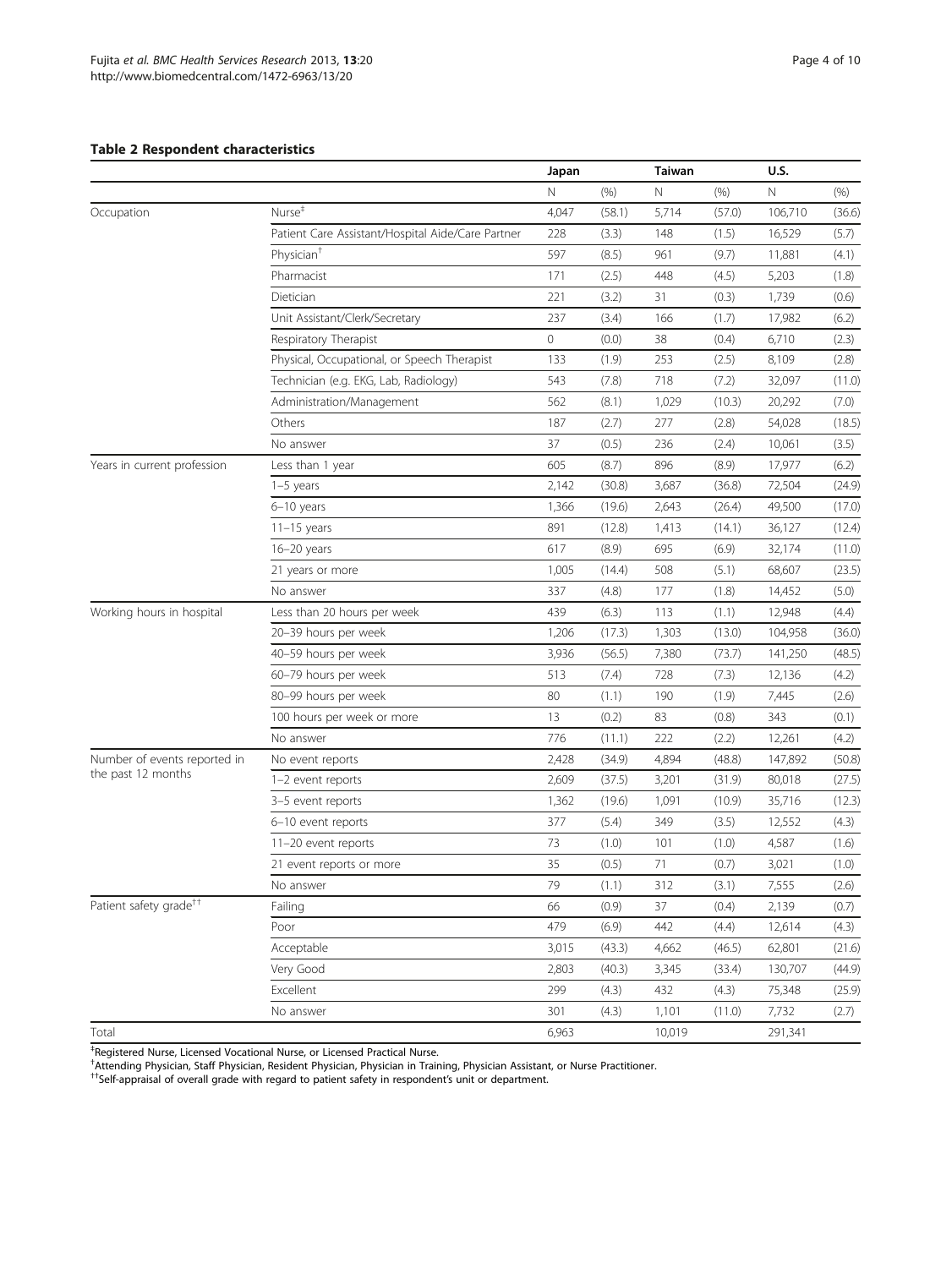### <span id="page-4-0"></span>Table 3 Total scores and percent positive scores in each sub-dimension

|                                                |        |       | Percent Positive Score <sup>††</sup><br>Total Score <sup>+</sup> |                   |      |           |                 |
|------------------------------------------------|--------|-------|------------------------------------------------------------------|-------------------|------|-----------|-----------------|
|                                                |        | M     | <b>SD</b>                                                        | 95% CI            | Μ    | <b>SD</b> | 95% CI          |
| Frequency of events reported                   | Japan  | 11.92 | 2.97                                                             | $(11.85 - 11.99)$ | 0.68 | 0.41      | $(0.67 - 0.69)$ |
|                                                | Taiwan | 9.33  | 2.50                                                             | $(9.28 - 9.38)$   | 0.33 | 0.39      | $(0.32 - 0.33)$ |
|                                                | U.S.   | 11.14 | 2.86                                                             | $(11.13 - 11.15)$ | 0.61 | 0.42      | $(0.61 - 0.61)$ |
| Overall perceptions of patient safety          | Japan  | 13.83 | 2.51                                                             | $(13.77 - 13.89)$ | 0.53 | 0.35      | $(0.52 - 0.54)$ |
|                                                | Taiwan | 13.45 | 1.93                                                             | $(13.41 - 13.49)$ | 0.52 | 0.28      | $(0.51 - 0.52)$ |
|                                                | U.S.   | 14.34 | 3.14                                                             | $(14.33 - 14.36)$ | 0.63 | 0.34      | $(0.63 - 0.63)$ |
| Supervisor/manager expectations and actions    | Japan  | 14.68 | 2.56                                                             | $(14.62 - 14.74)$ | 0.62 | 0.31      | $(0.62 - 0.63)$ |
| promoting safety                               | Taiwan | 14.57 | 2.21                                                             | $(14.52 - 14.61)$ | 0.65 | 0.33      | $(0.64 - 0.65)$ |
|                                                | U.S.   | 15.43 | 3.19                                                             | $(15.42 - 15.44)$ | 0.74 | 0.33      | $(0.74 - 0.74)$ |
| Organizational learning/continuous improvement | Japan  | 10.44 | 1.85                                                             | $(10.39 - 10.48)$ | 0.55 | 0.35      | $(0.54 - 0.56)$ |
|                                                | Taiwan | 11.68 | 1.44                                                             | $(11.66 - 11.71)$ | 0.81 | 0.30      | $(0.80 - 0.81)$ |
|                                                | U.S.   | 11.32 | 2.03                                                             | $(11.31 - 11.33)$ | 0.72 | 0.34      | $(0.72 - 0.72)$ |
| Teamwork within hospital units                 | Japan  | 14.91 | 2.65                                                             | $(14.85 - 14.97)$ | 0.70 | 0.34      | $(0.70 - 0.71)$ |
|                                                | Taiwan | 15.50 | 2.27                                                             | $(15.46 - 15.55)$ | 0.79 | 0.30      | $(0.79 - 0.80)$ |
|                                                | U.S.   | 15.68 | 3.12                                                             | $(15.67 - 15.69)$ | 0.79 | 0.30      | $(0.79 - 0.79)$ |
| Communication openness                         | Japan  | 10.38 | 2.23                                                             | $(10.33 - 10.44)$ | 0.49 | 0.37      | $(0.48 - 0.50)$ |
|                                                | Taiwan | 9.70  | 1.90                                                             | $(9.66 - 9.74)$   | 0.38 | 0.35      | $(0.37 - 0.39)$ |
|                                                | U.S.   | 10.96 | 2.41                                                             | $(10.95 - 10.97)$ | 0.61 | 0.37      | $(0.61 - 0.61)$ |
| Feedback and communication about error         | Japan  | 10.73 | 2.34                                                             | $(10.67 - 10.78)$ | 0.53 | 0.39      | $(0.52 - 0.54)$ |
|                                                | Taiwan | 10.16 | 1.86                                                             | $(10.12 - 10.20)$ | 0.44 | 0.33      | $(0.44 - 0.45)$ |
|                                                | U.S.   | 11.20 | 2.52                                                             | $(11.19 - 11.21)$ | 0.63 | 0.38      | $(0.63 - 0.63)$ |
| Nonpunitive response to error                  | Japan  | 9.63  | 2.34                                                             | $(9.58 - 9.69)$   | 0.43 | 0.37      | $(0.42 - 0.44)$ |
|                                                | Taiwan | 8.78  | 1.92                                                             | $(8.74 - 8.82)$   | 0.29 | 0.31      | $(0.29 - 0.30)$ |
|                                                | U.S.   | 9.42  | 2.75                                                             | $(9.41 - 9.43)$   | 0.42 | 0.39      | $(0.42 - 0.42)$ |
| Staffing                                       | Japan  | 12.16 | 2.63                                                             | $(12.10 - 12.23)$ | 0.37 | 0.27      | $(0.36 - 0.38)$ |
|                                                | Taiwan | 12.15 | 2.57                                                             | $(12.10 - 12.20)$ | 0.36 | 0.31      | $(0.36 - 0.37)$ |
|                                                | U.S.   | 13.55 | 3.04                                                             | $(13.54 - 13.56)$ | 0.54 | 0.33      | $(0.54 - 0.54)$ |
| Hospital management support for patient safety | Japan  | 10.24 | 1.98                                                             | $(10.20 - 10.29)$ | 0.52 | 0.37      | $(0.51 - 0.52)$ |
|                                                | Taiwan | 10.57 | 1.81                                                             | $(10.53 - 10.61)$ | 0.58 | 0.36      | $(0.58 - 0.59)$ |
|                                                | U.S.   | 11.18 | 2.48                                                             | $(11.17 - 11.18)$ | 0.70 | 0.37      | $(0.70 - 0.70)$ |
| Teamwork across hospital units                 | Japan  | 13.12 | 2.49                                                             | $(13.06 - 13.18)$ | 0.44 | 0.35      | $(0.43 - 0.45)$ |
|                                                | Taiwan | 13.69 | 2.34                                                             | $(13.64 - 13.73)$ | 0.51 | 0.37      | $(0.50 - 0.51)$ |
|                                                | U.S.   | 13.66 | 3.04                                                             | $(13.65 - 13.67)$ | 0.55 | 0.37      | $(0.55 - 0.55)$ |
| Hospital handoffs and transitions              | Japan  | 12.61 | 2.52                                                             | $(12.55 - 12.68)$ | 0.35 | 0.36      | $(0.35 - 0.36)$ |
|                                                | Taiwan | 12.67 | 2.52                                                             | $(12.62 - 12.72)$ | 0.39 | 0.36      | $(0.39 - 0.40)$ |
|                                                | U.S.   | 12.67 | 3.21                                                             | $(12.66 - 12.68)$ | 0.41 | 0.39      | $(0.41 - 0.41)$ |

M, mean; SD, standard deviation; CI, confidence interval.

† Calculated as the sum of scores for each item within the same sub-dimension.

††Mean percentage of positive responses calculated according to AHRQ instructions for every respondent.

improve patient safety. In the past, these types of improvement assessments were absent in most U.S. hospitals as well [[18](#page-9-0)]. The evaluation systems used for improvement, such as monitoring or benchmarking, require quality indicators. These evaluations require management and institutional support for patient safety because related activities may be taxing in the work place and may minimize productivity. Therefore, in Japan, the lack of 'Organizational Learning/Continuous Improvement' and 'Hospital Management Support for Patient Safety' may be related.

Under-reporting of adverse events in healthcare settings is a common problem throughout the world [\[19\]](#page-9-0). Several studies have revealed that healthcare workers often do not report adverse events for fear of management reaction, blame, or being deemed incompetent. A culture of nonpunitive response to error is required in healthcare settings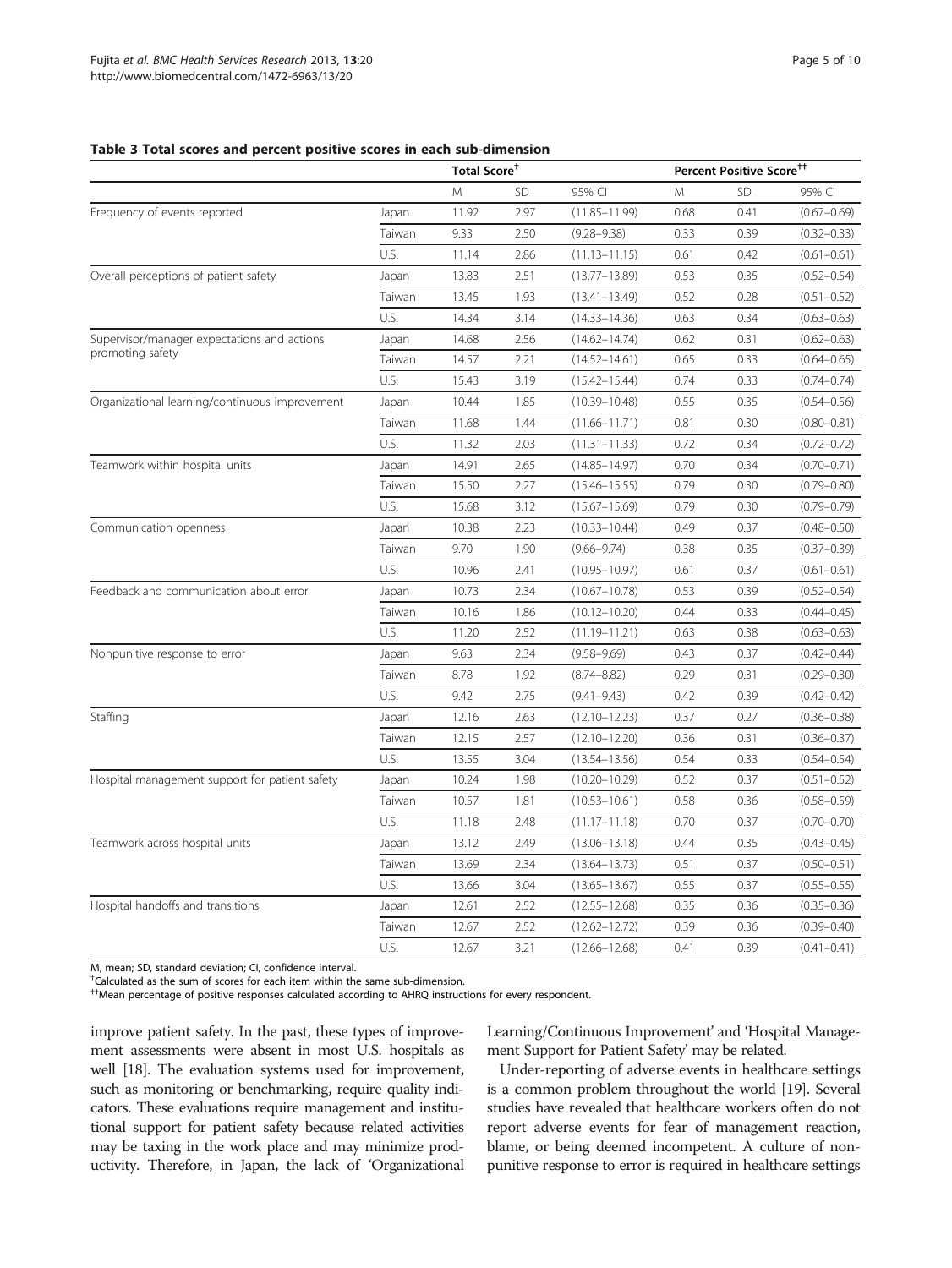#### Comparisons of Total Scores **Comparisons of Percent Positive Scores** Country1 Country2 Difference of mean score Cohen's d P 95% CI Difference of mean score Cohen's d P 95% CI (Country1- Country2) (Country1- Country2) Frequency of events reported Japan Taiwan 2.59 0.96 <sup>+</sup> <0.01 (2.48– 2.69)  $0.35$   $0.88$   $\phantom{0}^{\dagger}$  < 0.01 (0.34– 0.37) Japan U.S. 0.78 0.27 <0.01 (0.70– 0.86) 0.07 0.17 <0.01 (0.06– 0.08) Taiwan U.S. −1.81 −0.63 † <0.01 (−1.87– −1.74) −0.28 −0.68 † <0.01 (−0.29– −0.27) Overall perceptions of patient safety Japan Taiwan 0.38 0.17 <0.01 (0.26– 0.49) 0.02 0.05 <0.01 (0.00– 0.03) Japan U.S. −0.51 −0.16 <0.01 (−0.61– −0.42) −0.10 −0.29 <0.01 (−0.11– −0.09) Taiwan U.S. −0.89 −0.29 <0.01 (−0.97– −0.82) −0.12 −0.34 <0.01 (−0.12– −0.11) Supervisor/manager expectations and actions promoting safety Japan Taiwan 0.11 0.05 0.07 (−0.01– 0.23) −0.02 −0.07 <0.01 (−0.03– −0.01) Japan U.S. −0.75 −0.24 <0.01 (−0.84– −0.66) −0.11 −0.35 <0.01 (−0.12– −0.10) Taiwan U.S. −0.86 −0.27 <0.01 (−0.94– −0.79) −0.09 −0.28 <0.01 (−0.10– −0.08) Organizational learning continuous improvement Japan Taiwan −1.25 −0.77 † <0.01 (−1.32– −1.17)  $-0.26$   $-0.80$   $\phantom{0}^+$  <0.01 (-0.27– −0.24) Japan U.S. −0.88 −0.44 <0.01 (−0.94– −0.83) −0.17 −0.50 † <0.01 (−0.18– −0.16) Taiwan U.S. 0.36 0.18 <0.01 (0.32– 0.41) 0.09 0.26 <0.01 (0.08– 0.10) Teamwork within hospital units Japan Taiwan −0.59 −0.24 <0.01 (−0.71– −0.48) −0.09 −0.27 <0.01 (−0.10– −0.08) Japan U.S. −0.77 −0.25 <0.01 (−0.85– −0.68) −0.09 −0.28 <0.01 (−0.09– −0.08) Taiwan U.S. −0.17 −0.06 <0.01 (−0.25– −0.10) 0.00 0.00 0.99 (−0.01– 0.01) Communication openness Japan Taiwan 0.68 0.33 <0.01 (0.59– 0.77) 0.11 0.32 < 0.01 (0.10– 0.13) Japan U.S. −0.58 −0.24 <0.01 (−0.65– −0.51) −0.12 −0.32 <0.01 (−0.13– −0.11) Taiwan U.S. −1.26 −0.53 <sup>†</sup> <0.01 (−1.32– −1.21)  $-0.23$   $-0.63$   $\frac{+}{0.01}$   $(-0.24 -$ −0.22) Feedback and communication about error Japan Taiwan 0.57 0.27 <0.01 (0.47– 0.66) 0.09 0.24 <0.01 (0.07– 0.10) Japan U.S. −0.47 −0.19 <0.01 (−0.54– −0.40) −0.10 −0.25 <0.01 (−0.11– −0.09) Taiwan U.S. −1.03 −0.41 <0.01 (−1.09– −0.97) −0.18 −0.48 <0.01 (−0.19– −0.17) Nonpunitive response to error Japan Taiwan 0.85 0.41 <0.01 (0.75– 0.95) 0.13 0.40 <0.01 (0.12– 0.15) Japan U.S. 0.21 0.08 <0.01 (0.13– 0.29) 0.00 0.01 0.59 (−0.01– 0.02) Taiwan U.S. −0.64 −0.24 <0.01 (−0.71– −0.58) −0.13 −0.33 <0.01 (−0.14– −0.12) Staffing Japan Taiwan 0.01 0.01 0.96 (−0.10– 0.13) 0.01 0.02 0.39 (−0.01– 0.02) Japan U.S. −1.39 −0.46 <0.01 −0.17 −0.52 † <0.01

### <span id="page-5-0"></span>Table 4 Comparison of total scores and percent positive scores from each sub-dimension across Japan, Taiwan and the U.S.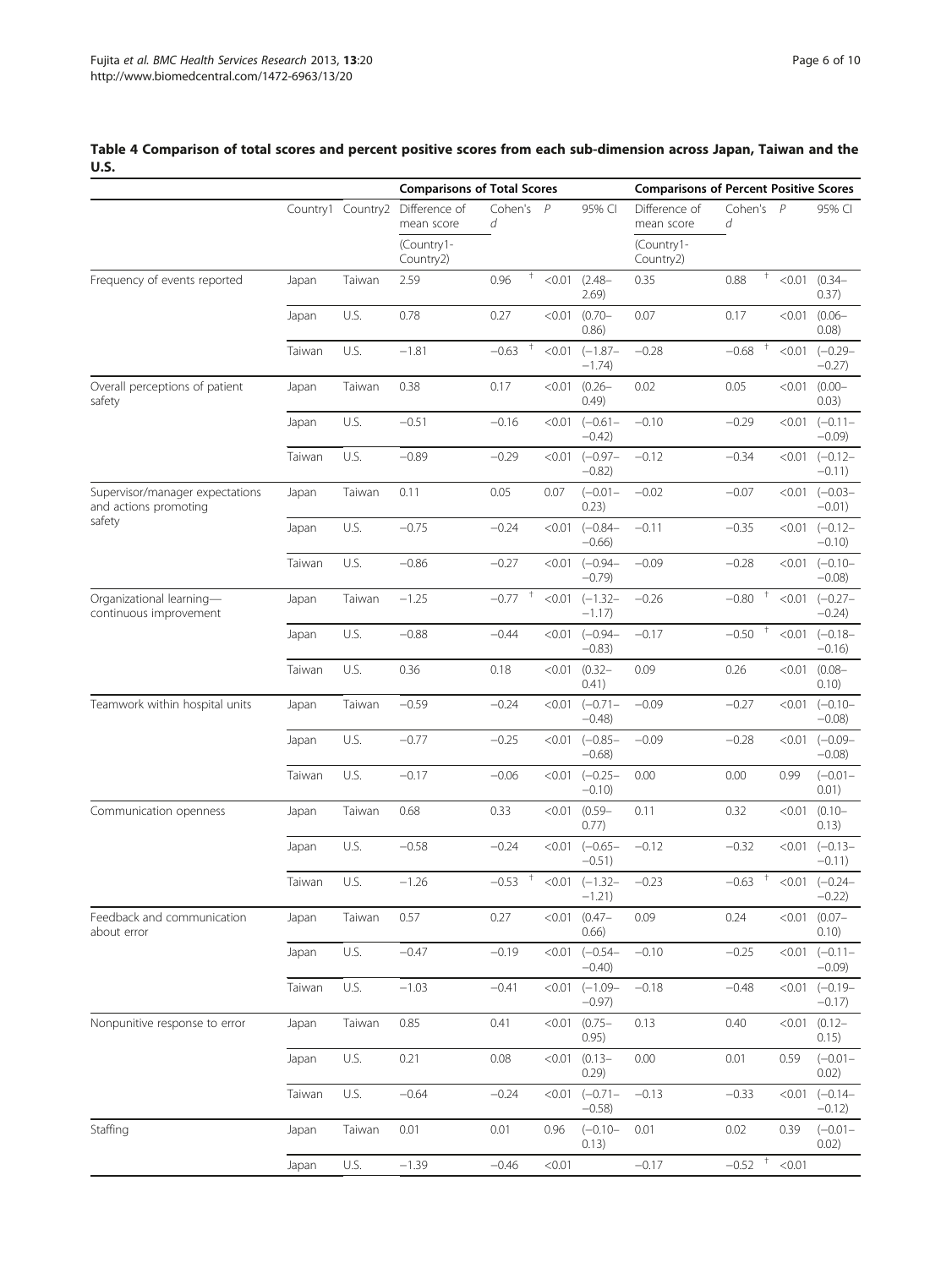|                                                   |        |        |         |         |        | $(-1.48 -$<br>$-1.30$   |         |         |        | $(-0.18 -$<br>$-0.16$ ) |
|---------------------------------------------------|--------|--------|---------|---------|--------|-------------------------|---------|---------|--------|-------------------------|
|                                                   | Taiwan | U.S.   | $-1.41$ | $-0.46$ | < 0.01 | $(-1.48 -$<br>$-1.33$   | $-0.18$ | $-0.54$ | < 0.01 | $(-0.18 -$<br>$-0.17$   |
| Hospital management support<br>for patient safety | Japan  | Taiwan | $-0.32$ | $-0.17$ | < 0.01 | $(-0.42 -$<br>$-0.23$   | $-0.07$ | $-0.19$ | < 0.01 | $(-0.08 -$<br>$-0.06$ ) |
|                                                   | Japan  | U.S.   | $-0.93$ | $-0.38$ | < 0.01 | $(-1.00 -$<br>$-0.86$ ) | $-0.19$ | $-0.51$ | < 0.01 | $(-0.20 -$<br>$-0.18$   |
|                                                   | Taiwan | U.S.   | $-0.61$ | $-0.25$ | < 0.01 | $(-0.67 -$<br>$-0.55$   | $-0.12$ | $-0.32$ | < 0.01 | $(-0.13 -$<br>$-0.11$   |
| Teamwork across hospital units                    | Japan  | Taiwan | $-0.56$ | $-0.23$ | < 0.01 | $(-0.68 -$<br>$-0.45$ ) | $-0.07$ | $-0.19$ | < 0.01 | $(-0.08 -$<br>$-0.05$ ) |
|                                                   | Japan  | U.S.   | $-0.54$ | $-0.18$ | < 0.01 | $(-0.63 -$<br>$-0.45$ ) | $-0.11$ | $-0.29$ | < 0.01 | $(-0.12 -$<br>$-0.10$   |
|                                                   | Taiwan | U.S.   | 0.03    | 0.01    | 0.68   | $(-0.05 -$<br>0.10)     | $-0.04$ | $-0.11$ | < 0.01 | $(-0.05 -$<br>$-0.03$ ) |
| Hospital handoffs and transitions                 | Japan  | Taiwan | $-0.05$ | $-0.02$ | 0.55   | $(-0.18 -$<br>0.07)     | $-0.04$ | $-0.11$ | < 0.01 | $(-0.05 -$<br>$-0.02$ ) |
|                                                   | Japan  | U.S.   | $-0.06$ | $-0.02$ | 0.35   | $(-0.15 -$<br>0.04)     | $-0.05$ | $-0.14$ | < 0.01 | $(-0.07 -$<br>$-0.04)$  |
|                                                   | Taiwan | U.S.   | 0.00    | 0.00    | 1.00   | $(-0.08 -$<br>0.07)     | $-0.02$ | $-0.04$ | < 0.01 | $(-0.03 -$<br>$-0.01$ ) |

Table 4 Comparison of total scores and percent positive scores from each sub-dimension across Japan, Taiwan and the U.S. (Continued)

P, according to Tukey's honestly significant difference (HSD) test; CI, confidence interval.

 $\textsuperscript{+}$  Cohen's d >  $|0.5|$ .

[[19](#page-9-0)-[21](#page-9-0)]. In Taiwan, the attitude towards reporting nearmiss events, which is reflected in the evaluation of subdimension 'Frequency of Events Reported', received the lowest rating among all 3 countries. The sub-dimension 'Non-punitive Response to Error' also received a low rating in Taiwan. In Chinese societies, authoritarianism is considered an important feature of leadership; and higher ranking individuals tend to speak poorly of subordinates in an effort to maintain their own dominance [\[22](#page-9-0)]. In addition, 'face-saving' is also considered an important tenet of interpersonal interactions in East Asian societies, and healthcare workers in Taiwan may fear to 'lose face' by reporting events [\[21,22\]](#page-9-0). This phenomenon may explain the lack of 'Communication Openness' in Taiwan; this sub-dimension includes several items that explore reporting possibilities with regard to a co-worker's faults. Taiwanese individuals may be more likely to avoid reporting the faults of coworkers because intra-group harmony and in-group solidarity are emphasized in East Asian societies, and saving face of a co-worker is important to Taiwanese healthcare workers [[21,22\]](#page-9-0). Those cultures in Taiwan also may affect attitudes toward reporting of near-miss events. Japanese healthcare workers were more likely to report near-miss events, despite Japan being an East Asian country. Japanese healthcare workers may have become familiar with event-reporting systems because nearly a decade has passed since all Japanese hospitals established an in-house, legally bound event-reporting system in 2002.

In the U.S., the sub-dimension 'Staffing' received high ratings because of the higher number of healthcare workers in U.S. hospitals than that in Japan and Taiwan. According to 'OECD Health Data 2010' and national statistics of Taiwan, the number of nurses per bed was 5 times higher  $(3.4)$  than that in Japan  $(0.7)$ , and 4 times higher than that in Taiwan (0.8) [\[23,24](#page-9-0)]. U.S. hospitals may encourage job-sharing and part-time schedules because the proportion of U.S. respondents who work fewer than 40 hours per week was significantly higher than that in Japan or Taiwan. By varying the number of part-time workers, U.S. hospitals may be better positioned to adapt the number of healthcare workers to sudden changes in demand of manpower. In U.S. hospitals, temporary nurses, who are identified as 'agency nurses' or 'travel nurses' are hired [[25](#page-9-0)]. In the contrast, most hired nurses in the Japanese and Taiwanese hospitals are permanent staff.

Japanese healthcare workers had more event-reporting experience than Taiwan or the U.S. A possible explanation may lie in the high rating that Japan received for the sub-dimension 'Non-punitive Response to Error'; however, the U.S. exhibited a rating for this subdimension similar to that of Japan. Other U.S. factors, such as self-protection against legal action or job loss, may contribute to the smaller proportion of U.S. respondents who noted experiences of event-reporting. The small proportion of nurses in the U.S. respondent pool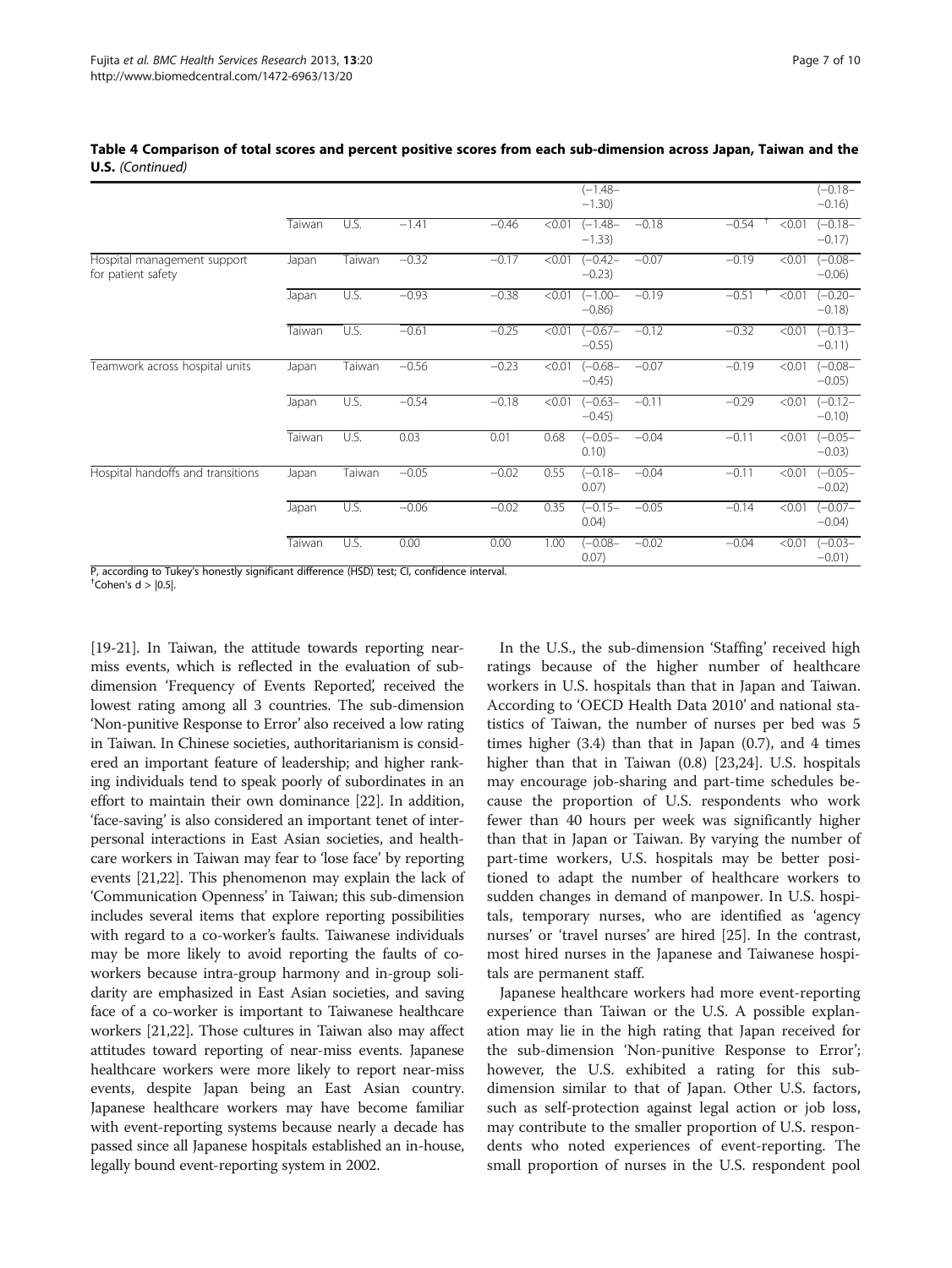<span id="page-7-0"></span>

| Sub-dimension              | Item ID        | Item                                                                             |                 | M    | <b>SD</b> | 95% CI          |        |
|----------------------------|----------------|----------------------------------------------------------------------------------|-----------------|------|-----------|-----------------|--------|
|                            |                | When a mistake is made, but is caught                                            | Japan           | 3.71 | 1.11      | $(3.68 - 3.73)$ |        |
|                            | D1             | and corrected before affecting the                                               | Taiwan          | 3.18 | 0.93      | $(3.16 - 3.19)$ |        |
|                            |                | patient, how often is this reported?                                             | U.S.            | 3.54 | 1.11      | $(3.54 - 3.55)$ |        |
|                            |                | When a mistake is made, but has no                                               | Japan           | 4.05 | 1.08      | $(4.02 - 4.07)$ |        |
| Frequency of Events        | D <sub>2</sub> | potential to harm the patient, how often                                         | Taiwan          | 2.99 | 0.94      | $(2.97 - 3.01)$ |        |
| Reported                   |                | is this reported?                                                                | U.S.            | 3.60 | 1.09      | $(3.60 - 3.61)$ |        |
|                            |                | When a mistake is made that could                                                | Japan           | 4.13 | 1.12      | $(4.11 - 4.16)$ |        |
|                            | D <sub>3</sub> | harm the patient, but does not, how<br>often is this reported?                   | Taiwan          | 3.16 | 1.01      | $(3.14 - 3.18)$ |        |
|                            |                |                                                                                  | U.S.            | 3.99 | 1.00      | $(3.99 - 3.99)$ |        |
|                            |                |                                                                                  | Japan           | 3.74 | 0.78      | $(3.72 - 3.76)$ |        |
|                            | A6             | We are actively doing things to<br>improve patient safety                        | Taiwan          | 3.99 | 0.66      | $(3.98 - 4.01)$ |        |
|                            |                |                                                                                  | U.S.            | 4.02 | 0.81      |                 |        |
| Organizational             |                |                                                                                  |                 | 3.52 |           | $(4.02 - 4.03)$ |        |
| Learning-                  |                | Mistakes have led to positive changes                                            | Japan<br>Taiwan | 3.90 | 0.78      | $(3.51 - 3.54)$ |        |
| Continuous                 | A <sub>9</sub> | here                                                                             |                 |      | 0.61      | $(3.88 - 3.91)$ |        |
| Improvement                |                |                                                                                  | U.S.            | 3.61 | 0.88      | $(3.60 - 3.61)$ |        |
|                            |                | After we make changes to improve                                                 | Japan           | 3.17 | 0.85      | $(3.15 - 3.19)$ |        |
|                            | A13            | patient safety, we evaluate their                                                | Taiwan          | 3.79 | 0.63      | $(3.78 - 3.80)$ |        |
|                            |                | effectiveness                                                                    | U.S.            | 3.69 | 0.85      | $(3.68 - 3.69)$ |        |
|                            |                | Staff will freely speak up if they see                                           | Japan           | 3.43 | 0.95      | $(3.41 - 3.45)$ |        |
|                            | C2             | something that may negatively affect                                             | Taiwan          | 3.35 | 0.87      | $(3.33 - 3.36)$ |        |
|                            |                | patient care                                                                     | U.S.            | 3.97 | 0.89      | $(3.97 - 3.98)$ |        |
|                            |                |                                                                                  | Japan           | 3.37 | 1.02      | $(3.35 - 3.40)$ |        |
| Communication              | C4             | Staff feel free to question the decisions                                        | Taiwan          | 3.19 | 0.89      | $(3.17 - 3.20)$ |        |
| Openness                   |                | or actions of those with more authority                                          | U.S.            | 3.32 | 1.10      | $(3.31 - 3.32)$ |        |
|                            |                |                                                                                  | Japan           | 3.58 | 0.98      | $(3.55 - 3.60)$ |        |
|                            | C6R            | Staff are afraid to ask questions when<br>something does not seem right          | Taiwan          | 3.17 | 0.88      | $(3.15 - 3.19)$ |        |
|                            |                |                                                                                  | U.S.            | 3.67 | 1.02      | $(3.67 - 3.67)$ |        |
|                            |                |                                                                                  | Japan           | 2.59 | 1.09      | $(2.56 - 2.61)$ |        |
|                            | A2             | We have enough staff to handle the                                               | Taiwan          | 2.83 | 1.05      | $(2.81 - 2.85)$ |        |
|                            |                | workload                                                                         | U.S.            | 3.22 | 1.21      | $(3.21 - 3.22)$ |        |
|                            |                |                                                                                  | Japan           | 2.72 | 1.08      | $(2.69 - 2.74)$ |        |
|                            | A5R            | Staff in this unit work longer hours<br>than is best for patient care            | Taiwan          | 2.92 | 1.01      | $(2.90 - 2.94)$ |        |
|                            |                |                                                                                  | U.S.            | 3.32 | 1.10      | $(3.32 - 3.33)$ | $\ast$ |
| Staffing                   |                |                                                                                  | Japan           | 3.76 | 1.06      | $(3.73 - 3.78)$ |        |
|                            | A7R            | We use more agency/temporary staff                                               | Taiwan          | 3.46 | 0.94      | $(3.44 - 3.48)$ |        |
|                            |                | than is best for patient care                                                    | U.S.            | 3.85 | 1.05      | $(3.85 - 3.86)$ |        |
|                            |                |                                                                                  | Japan           | 3.08 | 1.01      | $(3.06 - 3.11)$ |        |
|                            | A14R           | We work in "crisis mode", trying to do                                           | Taiwan          | 2.94 | 0.84      |                 |        |
|                            |                | too much, too quickly                                                            | U.S.            | 3.15 | 1.12      | $(2.92 - 2.95)$ |        |
|                            |                |                                                                                  | Japan           | 3.63 | 0.78      | $(3.15 - 3.16)$ |        |
|                            |                | Hospital management provides a work                                              | Taiwan          | 3.63 |           | $(3.61 - 3.65)$ |        |
|                            | F1             | climate that promotes patient safety                                             |                 |      | 0.73      | $(3.62 - 3.64)$ |        |
| Hospital                   |                |                                                                                  | U.S.            | 3.90 | 0.89      | $(3.89 - 3.90)$ |        |
| Management                 |                | The actions of hospital management<br>show that patient safety is a top priority | Japan           | 3.39 | 0.88      | $(3.36 - 3.41)$ |        |
| <b>Support for Patient</b> | F8             |                                                                                  | Taiwan          | 3.77 | 0.75      | $(3.75 - 3.78)$ |        |
| Safety                     |                |                                                                                  | U.S.            | 3.84 | 0.97      | $(3.84 - 3.85)$ |        |
|                            |                | Hospital management seems interested                                             | Japan           | 3.23 | 0.96      | $(3.21 - 3.26)$ |        |
|                            | F9R            | in patient safety only after an adverse                                          | Taiwan          | 3.17 | 0.94      | $(3.15 - 3.19)$ |        |
|                            |                | event happens                                                                    | U.S.            | 3.43 | 1.11      | $(3.43 - 3.44)$ |        |

also may have affected this rating because, as is widely known, most event reports originate from nurses [\[26](#page-9-0)]. In addition, the definitions or perceptions of reportable events may differ across the 3 countries.

### Challenges associated with PSC comparison

In a cross-cultural study, the differences among societies were shown to be influenced by several factors, such as study design, traditional values, or socioeconomic status [[22](#page-9-0)]. The first problem is translation accuracy of the questionnaire in the context of culture [\[22\]](#page-9-0). Most sub-dimensions, except 'Overall Perceptions of Patient Safety' in

Taiwan, exhibit sufficient internal consistency. Relatively low levels of internal consistency related to 'Staffing' were common in all 3 countries, and similar problems were pointed out in other studies conducted outside the U.S [[3,6,13\]](#page-8-0). The problem may not be translation but rather the items that comprise the sub-dimension 'Staffing'. Employment system characteristics of each country should be reflected in these items.

The second problem pertains to target population representation [[27\]](#page-9-0). Taiwanese hospitals were selected according to stratified sampling techniques, but Japanese and U.S. hospitals participated voluntarily. The voluntary hospitals may be more aware of PSC, and thereby, the respondents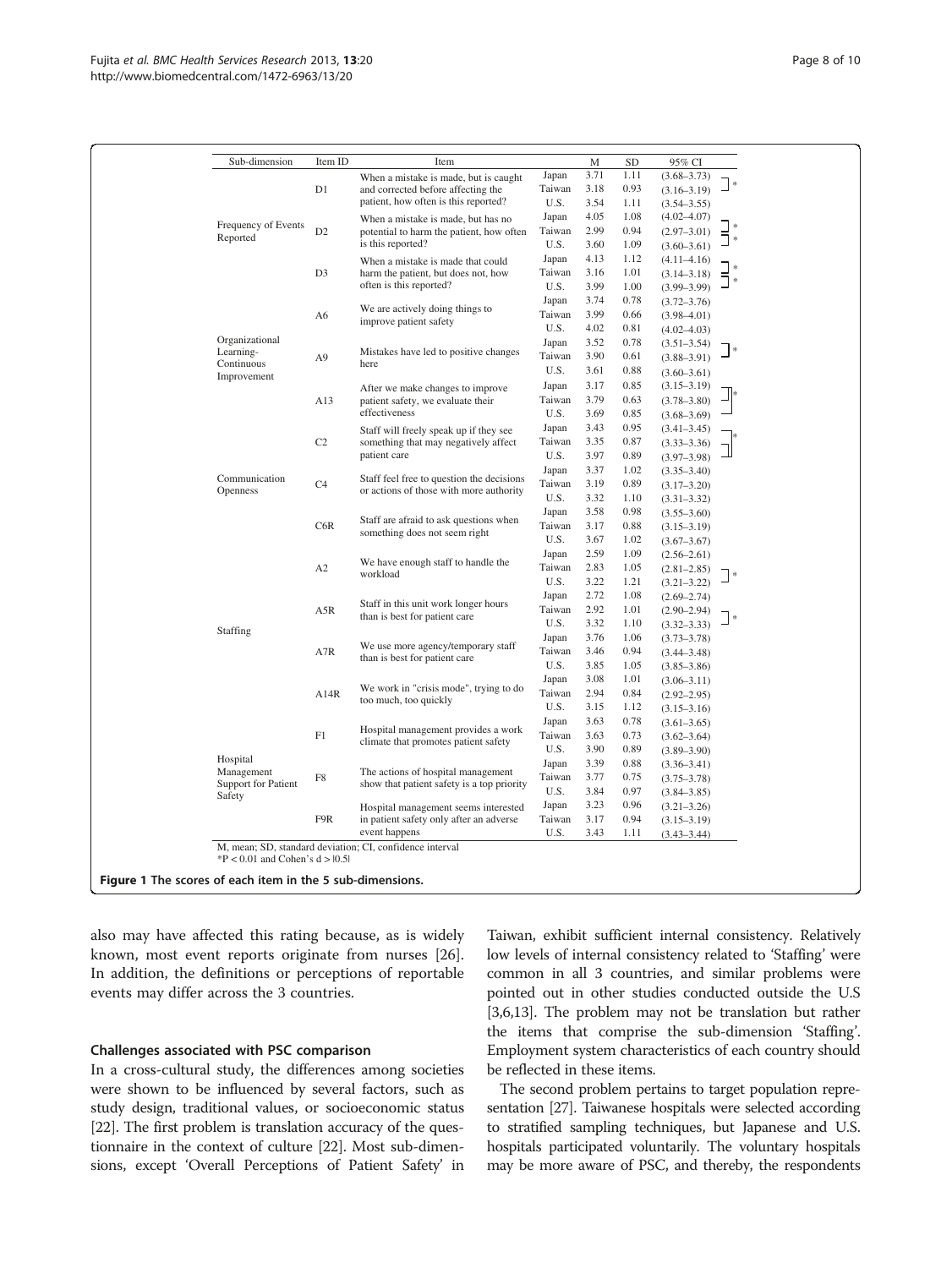<span id="page-8-0"></span>in Japan and the U S may have better PSC compared with respondents in Taiwan. The U.S. response rate was lower than the response rate in Japan and Taiwan, and the characteristics of non-respondents were unknown [\[28\]](#page-9-0).

The third problem is the central tendency response pattern [\[29\]](#page-9-0). For example, with regard to Patient Safety Grade, Japanese and Taiwanese respondents were more likely to choose 'Acceptable', which was the central option of the 5-point Likert scale. This selection pattern may lead to a skewed proportion of 'Excellent' and 'Very Good' responses in Japan and Taiwan that are lower than those in the U.S. In East Asian societies, people may be more inclined to offer ambiguous opinions because they fear that clear or extreme opinions occasionally may yield adverse effects on intra-group harmony and in-group solidarity [\[21,22\]](#page-9-0). In this study, the percent positive score results were similar to total score results, which suggests that the effect of this central tendency was small.

The fourth problem is that the comparison was based on subjective evaluations of PSC. Subjective evaluation often is inconsistent with objective evaluations because it is influenced by multiple factors, including internal predispositions of respondents [[30\]](#page-9-0). To identify the impacts of different PSC on objective outcomes of patient safety, we need tools such as Patient Safety Indicators. PSC in each country should be adjusted according to objective data with regard to patient safety.

### Conclusions

Healthcare workers in the U.S. were likely to evaluate their PSC as higher than that in Japan or Taiwan. The attitudes towards continuous improvement in Japanese healthcare workers and the reporting of near-miss events in Taiwanese healthcare workers were evaluated as low. The results of this study suggest that PSC varies among different countries, and the effective intervention to improve PSC should be developed with focus on the cultural background of the country. Further investigations with improved methodology and a common protocol will be required for accurate comparison of PSC among countries.

### Additional file

[Additional file 1:](http://www.biomedcentral.com/content/supplementary/1472-6963-13-20-S1.doc) Internal consistency of each sub-dimension of HSOPS in Japan, Taiwan and the U.S.

[Additional file 2:](http://www.biomedcentral.com/content/supplementary/1472-6963-13-20-S2.doc) Comparisons of scores by items in 5 subdimensions among Japan, Taiwan and the U.S.

### Competing interests

The authors declare no competing interests.

### Authors' contributions

SF participated in study design and coordination, collected data, preformed statistical analysis, and drafted the manuscript. KS participated in study design and sequence alignment. SI collected data and performed statistical analysis. YW participated in sequence alignment. HCC provided data from Taiwan. TH conceived the study, participated in its design, and helped draft the manuscript. All authors read and approved the final manuscript.

### Acknowledgements

This work was supported partly by the Grant-in-Aid for Exploratory Research (Grant No. 19659132) of the Japan Ministry of Education, Culture, Sports, Science and Technology. We would like to thank the hospitals that contributed to our study.

We obtained U.S. data for this analysis from the AHRQ Hospital Survey on the PSC Comparative Database. The database is funded by AHRQ and managed by Westat under contract number HHSA 290200710024C.

### Author details

<sup>1</sup>Department of Social medicine, Faculty of Medicine, Toho University, Tokyo, Japan. <sup>2</sup>Department of Senior Citizen Service Management, Ming-Hsin University of Science and Technology, Hsinchu, Taiwan.

Received: 11 July 2012 Accepted: 4 January 2013 Published: 14 January 2013

### References

- Nieva VF, Sorra J: Safety culture assessment: a tool for improving patient safety in healthcare organizations. Qual Saf Health Care 2003, 12(2):ii17–ii23.
- 2. Agency for Healthcare Research and Quality. Hospital Survey on Patient Safety Culture. [\[http://www.ahrq.gov/qual/patientsafetyculture/hospsurvindex.htm](http://www.ahrq.gov/qual/patientsafetyculture/hospsurvindex.htm)] (accessed 20 December 2012).
- Waterson P, Griffiths P, Stride C, et al: Psychometric properties of the hospital survey on patient safety culture: findings from the UK. Qual Saf Health Care 2010, 19(5):e2.
- 4. Moghri J, Arab M, Saari AA, et al: The Psychometric Properties of the Farsi Version of "Hospital Survey on Patient Safety Culture" In Iran's Hospitals. Iran J Public Health 2012, 41(4):80–86.
- 5. Hammer A, Ernstmann N, Ommen O, et al: Psychometric properties of the hospital survey on patient safety culture for hospital management (HSOPS\_M). BMC Health Serv Res 2011, 11:165.
- 6. Bodur S, Filiz E: Validity and reliability of Turkish version of "hospital survey on patient safety culture" and perception of patient safety in public hospitals in turkey. BMC Health Serv Res 2010, 10:28.
- 7. Chen IC, Li HH: Measuring patient safety culture in Taiwan using the hospital survey on patient safety culture (HSOPSC). BMC Health Serv Res 2010, 10:152.
- 8. Blegen MA, Sehgal NL, Alldredge BK, et al: Improving safety culture on adult medical units through multidisciplinary teamwork and communication interventions: the TOPS project. Qual Saf Health Care 2010, 19(4):346–350.
- 9. Andreoli A, Fancott C, Velji K, et al: Using SBAR to communicate falls risk and management in inter-professional rehabilitation teams. Healthc Q 2010, 13:94–101.
- 10. Weaver SJ, Rosen MA, DiazGranados D, et al: Does teamwork improve performance in the operating room? a multilevel evaluation. Jt Comm J Qual Patient Saf 2010, 36(3):133–142.
- 11. Mardon RE, Khanna K, Sorra J, et al: Exploring relationships between hospital patient safety culture and adverse events. J Patient Saf 2010, 6(4):226–232.
- 12. Sarac C, Flin R, Mearns K, et al: Hospital survey on patient safety culture: psychometric analysis on a Scottish sample. BMJ Qual Saf 2011, 20(10):842–848.
- 13. Smits M, Christiaans-Dingelhoff I, Wagner C, et al: The psychometric properties of the 'Hospital survey on patient safety Culture' in Dutch hospitals. BMC Health Serv Res 2008, 8:230.
- 14. Ito S, Seto K, Kigawa M, et al: Development and applicability of hospital survey on patient safety culture (HSOPS) in Japan. BMC Health Serv Res 2011, 7:11–28.